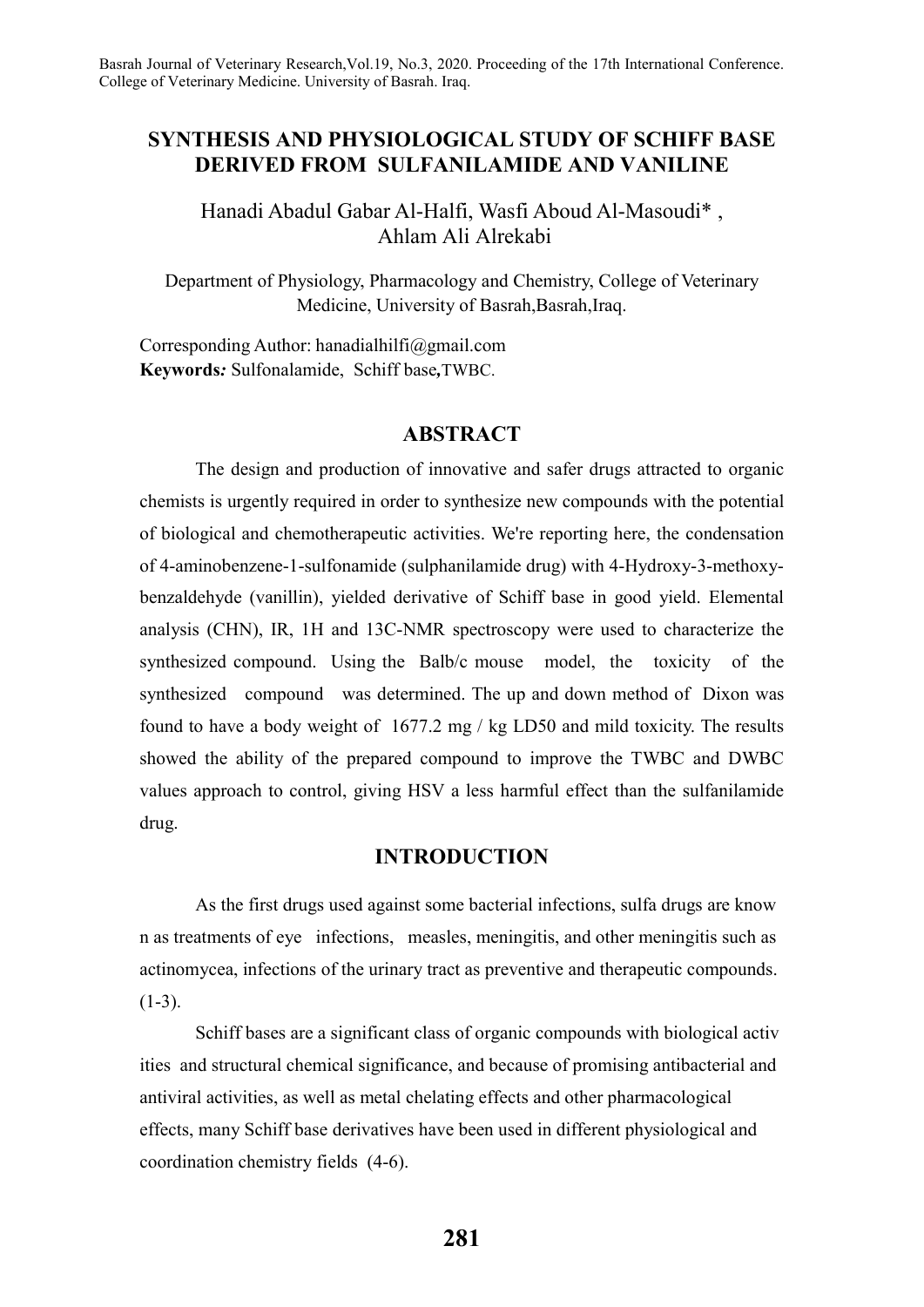Schiff bases was prepared via indole-3-carbox aldehyde condensation with a number of sulfa medicinal products, including sulfanilamide, sulfapyridine, sulfadiazine, sulfamethoxazole, sulfamethoxypyri dazine and sodium sulfacetamide. (7)The goal of the present study is to synthesize and investigate the 4-aminobenzene-1-sulfonamide (sulphanilamide drug) and 4-hydroxy-3-methoxy benzaldehyde (vanillin) of the Schiff base and characterized by using physical and spectral techniques, including elemental analysis, IR and NMR. Acute toxicity and hematological Parameters of synthesized compound was performed.

## **Materials and methods**

### **Instrumentation**

The IR spectra were recorded at the Polymer Research Centre, University of Basrah, Basrah, Iraq, in the range of 4000-200 cm-1 on a Pye-Unicam SP3-300 spectrometer using KBr disks. The IR, 1H, and 13C-NMR spectra were measured at 600 MHz on the Bruker, with TMS as internal reference at the University of Konstanz, Germany. The melting point was determined at the College of Veterinary Medicine, University of Basrah, Iraq, using a Philip Harris melting point unit.

### **Acute toxicity (LD50) study**

The lethal dose (50%) of the synthesized compound was calculated in Balb/c mice using the up and down method (8). After a series of studies, male and female mice aged 4-6 weeks were injected intraperitoneally with different doses of the synthesized compound. A series of tracks were carried out using this approach with equal spacing between doses: increased dose following a negative response and decreased dose following a positive response. Testing continued until the "nominal" sample size chosen was achieved. After reading the final result (response-dead (X) or nonresponse alive (O), LD50 was calculated according to the following equation:

 $LD50 = XF + Kd$ .

The LD50 approximation is  $XF + Kd$  where the final test level is  $XF$  and the distance between the dose levels is K. The tabulated value is d.

### **Synthesis**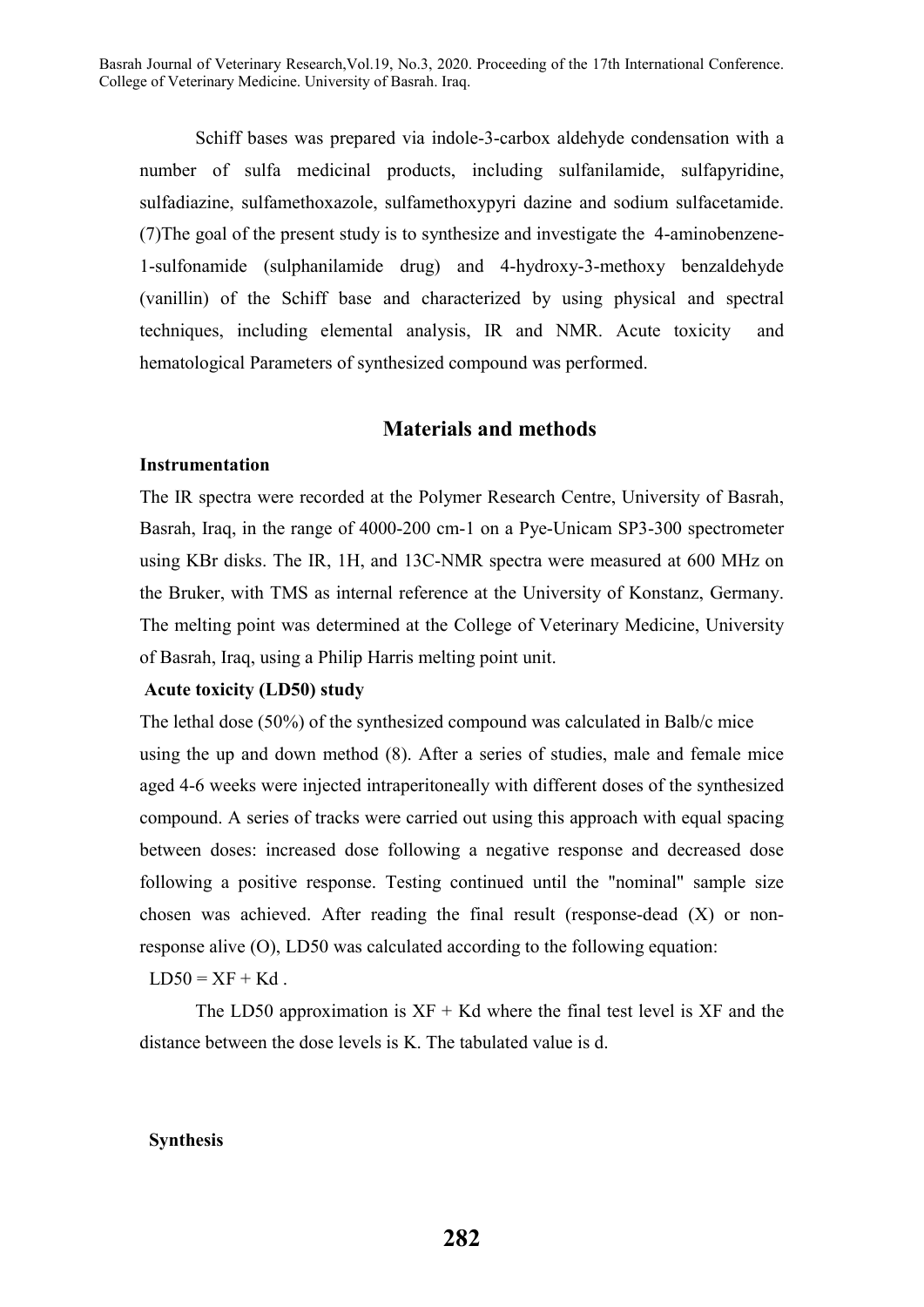# **Synthesis of 4-{(E)-[(4-hydroxy-3-methoxyphenyl)methylidene]amino}benzene-1-sulfonamide.**

4-aminobenzene-1-sulfonamide (sulphanilamide drug) (5.8 mmol, 1.0 g) in 25 methanol was added to hot ethanolic solution of 4-hydroxy-3-methoxy benzaldehyde (Vanilline) (5.8 mmol, 0.883 g), glacial acetic acid (3 drops) were added and the resultng solution was refluxed for 3 h and then lifted over-night. The solid product obtained was purified by washed with ethanol and the final product was recrystallized to create yellow crystals by using chloroform: methanol  $(8:2, v : v)$ .

Yield: 83%.

M.p.: 183-185 °C.

FT-IR (KBr, v, cm<sup>-1</sup>): 3484-3345 (NH), 3254 (OH), 3087 and 3013 (CH-Ar-H); 2965 (CH-Aliph.), 1670-1586 (C=C, C=N).

<sup>1</sup>H NMR (600 MHz, DMSO-*6d*, δ, ppm): 3.84 (s, 3H, O-CH<sub>3</sub>), 5.79 (d, 2H, NH<sub>2</sub>), 7.84-6.58 (m, 7H, Ar-H), 8.47 (s, 1H, CH=N), 9.77 (s, 1H, OH).

13C NMR (150 MHz, DMSO-*6d*, δ, ppm), 55.5 (1C, OCH3), 112.4-154.8 (12C, C-Ar), 162.0 (1C, CH=N).

Anal. calcd. for C<sub>14</sub>H<sub>14</sub>N<sub>2</sub>O<sub>4</sub>S: C, 54.90; H, 4.57; N, 9.15. Found: C, 54.37; H, 4.16; N, 8.86%.



Scheme1:Synthesis of 4-{(E)-[(4-hydroxy-3-

methoxyphenyl)methylidene]amino}benzene-1-sulfonamide

## **RESULTS AND DISCUSSION**

**Chemistry**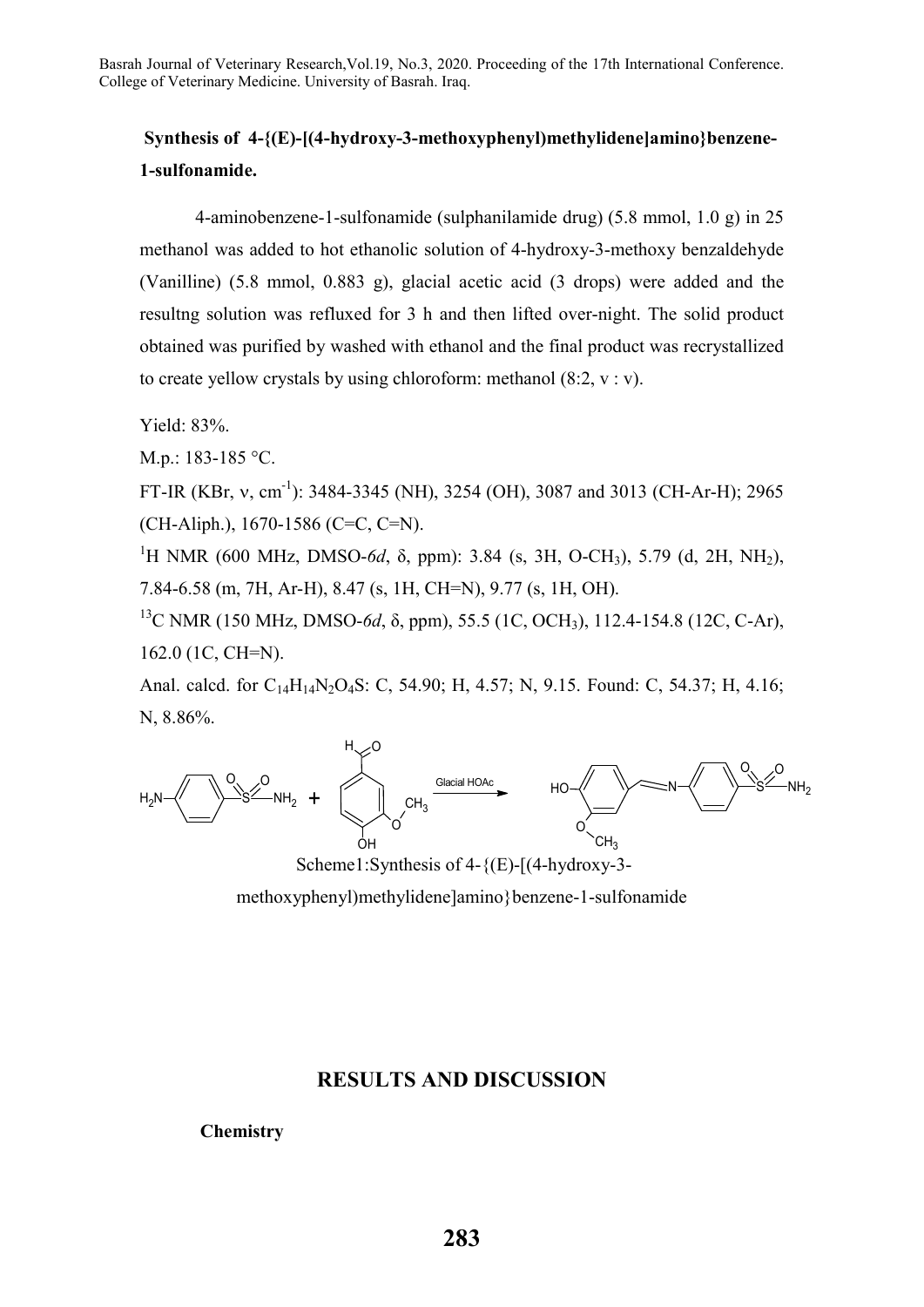Schiff base derived from sulfanilamide drug and vanillin was describes in this work via reaction of 4-aminobenzene-1-sulfonamide with 4-Hydroxy-3-methoxybenzaldehyde in 1:1 ratio to yield imine compound, Scheme 1. In certain regions and characteristic bands in the fingerprint and other regions, IR spectra for the compound showed typical characteristics. The IR spectrum confirms the existence of the azomethine group  $(CH = N)$  extending about 1586 cm1 with a sharp area.

1H NMR spectrum of synthesized compound show single signal attributed to azomethine proton (CH=N) at  $\delta$  8.47 ppm, 1H NMR spectrum of Schiff base show a doublet at  $\delta$  5.79 ppm due to NH2 protons and singlet at 3.84 ppm due to methoxy group OCH3. The region at  $\delta$  6.58-7.84 ppm due to aromatic protons. 1H NMR spectra of synthesized compound show singlet at  $\delta$  9.77 ppm due to phenolic OH (8).

The 13C NMR spectrum of synthesized compound was measured in DMSOd6. The spectra revealed the presence of  $-CH=N$  group around  $\delta$  162.0 ppm. The signals at the range δ 110.5-154.8 ppm due to C-Ar. These spectra data sports the structure of synthesized compound (9).



Figure 1: Infra-red of synthesized compound.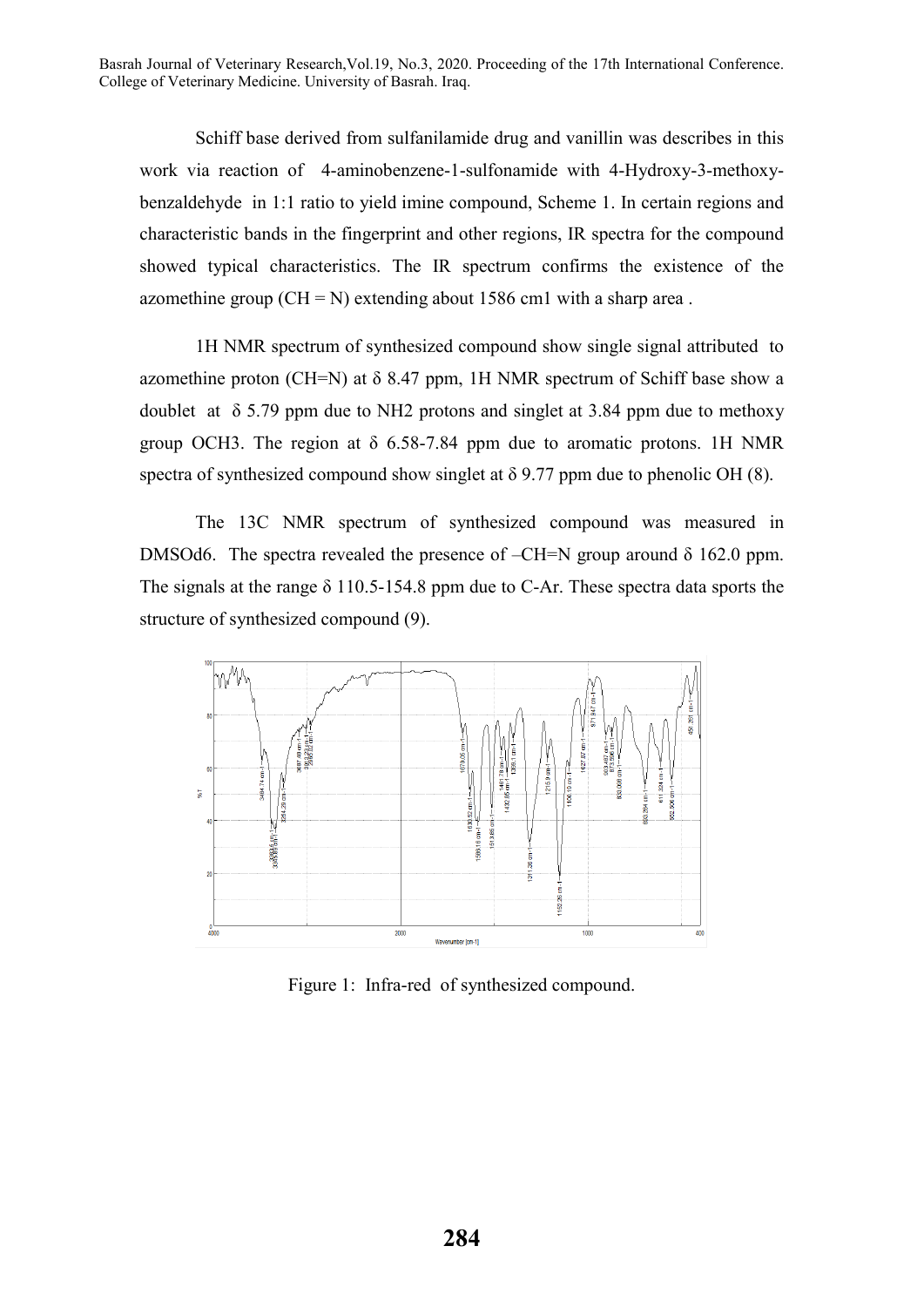

Figure 2. 1H NMR of synthesized compound.



Figure 3. 13C NMR of synthesized compound.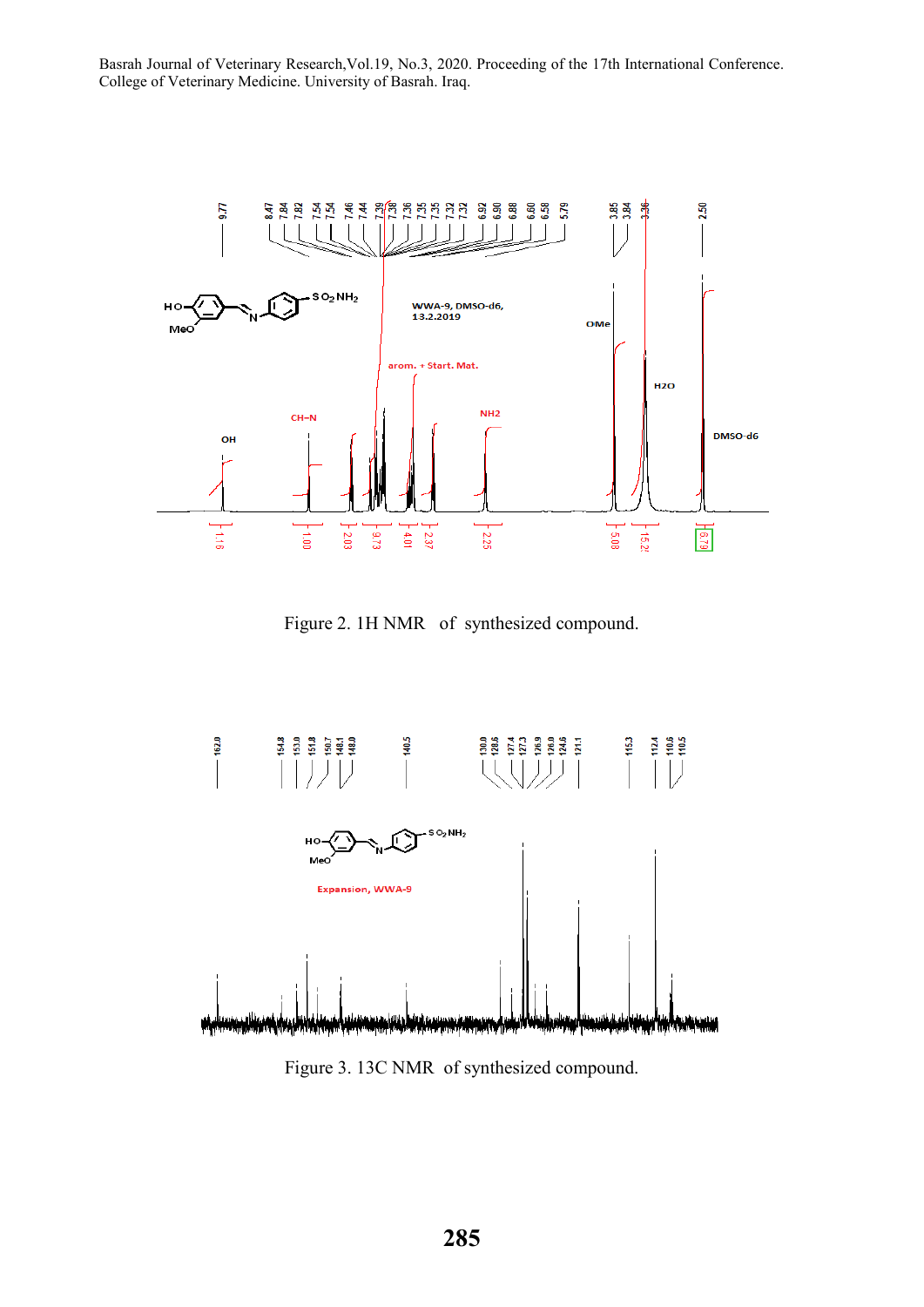### **Physiological Study:**

# **Determination of the 50% of lethal dose (LD50) of the synthesized Schiff base** *invivo*

 The LD50 of the synthesized compound was detected in mice using the "up-and down" technique defined by Dixon (10), in the experiment using 10 white mice animals 7-8 weeks of age. Graded doses of injection were administered to each animal, a series of concentrations  $(250,300,350--1600$  mg / kg.bw) in 0.1 mL of dimethyl sulfoxide ( DMSO) were administered and selected with equal spacing (concentrations).

 Mortality was reported after 24 h that each animal received a single dose, and after 24 h that each animal received an O if the animal survived and then increased the dose treated. While X reported the death of the animal and then reduced the dose according to the outcome of the animal, the code established as being (OOOX) and Dixon value was obtained and the LD50 was calculated accordingto the formula used by Dixon:  $(LD50 = Xf + Kd$ ;  $LD50 = 1600 + 1.544 \times 50 = 1677.2$  mg/kg.bw).

### **White blood cells study**

#### **Animals**

 30 local male rabbits aged 6 months and weighing 1000-1600 grams were used and brought to Basra town from the local market. Animals were housed in regular laboratory-controlled cages at temperatures of  $25 \pm 2$  ° C and 12 hrs. Regular delivery of light / dark cycle, food and water ad libitum. In the animal house where experiments were carried out, one week after acclimatization.

### **Experimental design**

Rabbits are divided into 5 groups (6 rabbits in each group) as follows:-

Group I (control): 6 male rabbits were administrated 0.5 ml dimethyl sulphoxide (DMSO) intrapertoineal for three weeks daily.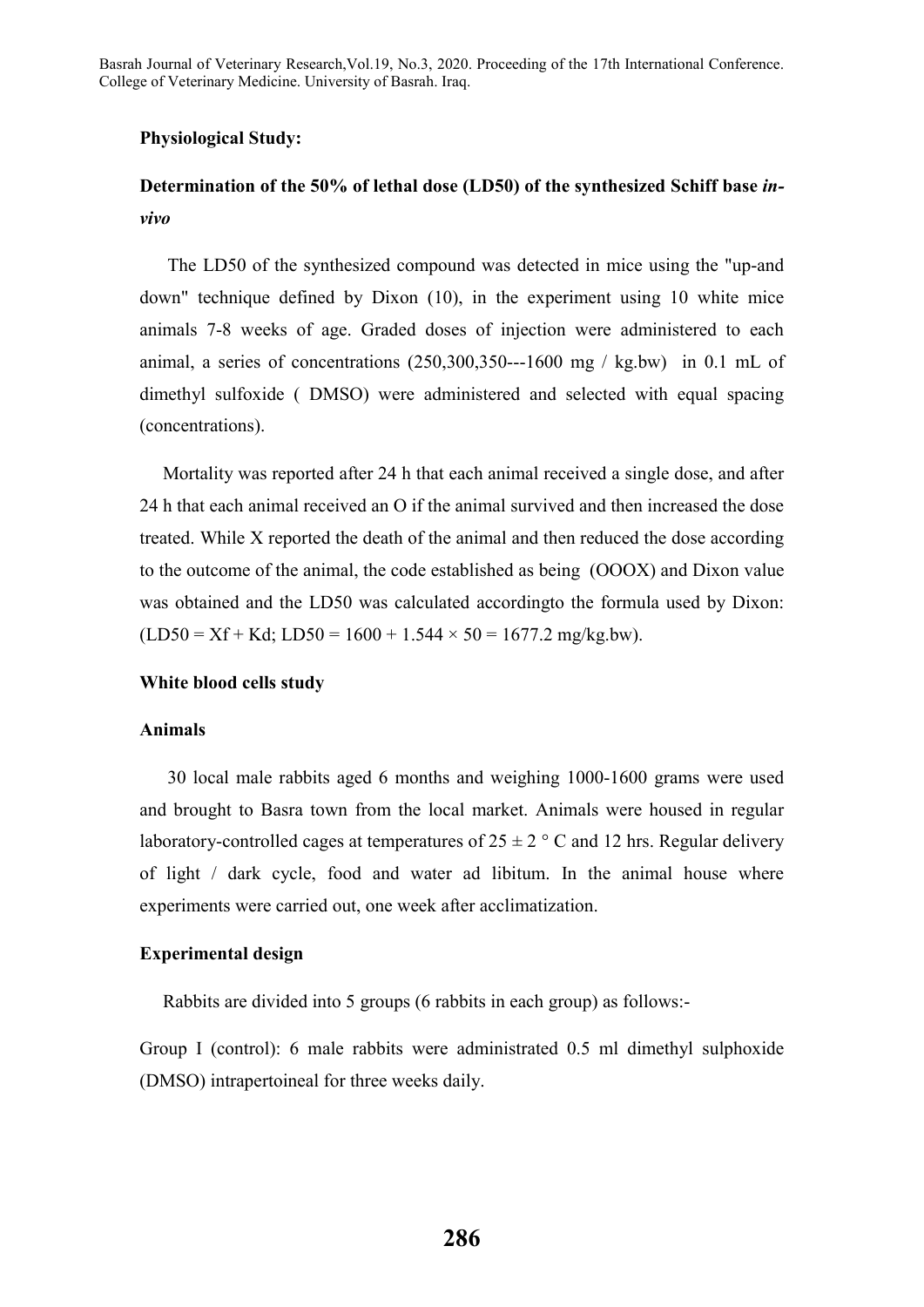Group 2 (Treated 1) T1: 1/20 0f LD50 (195 mg / kg) of 0.5 ml dissolved sulfanilamide drug (DMSO) intrapertoineal was administered to 6 male rabbits for three weeks daily.

Group 3 (Treated 2) T2: 6 male rabbits got 1/20 0f LD50 (195 mg / kg) of 0.5ml (DMSO) intrapertoineal dissolved sulfanilamide drug and 0.15 ml / kg of vitamin E orally administered for three weeks daily.

Group 4 (Treated 3) T3: 1/20 0f LD50 (83.86 mg / kg) of synthesized compound (HSV) dissolved by 0.5 ml (DMSO) intrapertoineal was given to 6 male rabbits for three weeks daily.

Group 5 (Treated 4) T4: 1/20 0f LD50 (83.86 mg / kg) of (HSV) dissolved by 0.5 ml (DMSO) intrapertoineal and 0.15ml / kg vitamin E were administered orally to 6 male rabbits for three weeks daily.

 At the end of study, samples of blood were collected from the heart, 2 ml of blood was put into a tube containing the EDTA as an anticoagulant for white blood cells examinations.

### **White blood cells analysis**

 The Auto Hematology Analyzer BC5300 was used to obtain total number of white blood cells (WBC) and the differential count of white blood cells.

### **Statistical assay**

In current experiment , the data were expressed as mean  $\pm$  SD and analyzed by using One -way analysis of Variance (ANOVA), values of  $p \le 0.05$  was considered statistically significant.

### **RESULTS**

 The results explained in Table (1) a significant decreased in total, and differential WBC count of the sulfanilamide group when compared to control group except with lymphocyte percentage. Whereas, significantly increase of total and differential WBC count of the sulfanilamide and vitamin E group as comparison to sulfanilamide except no significant increase in basophile and lymphocyte percentage.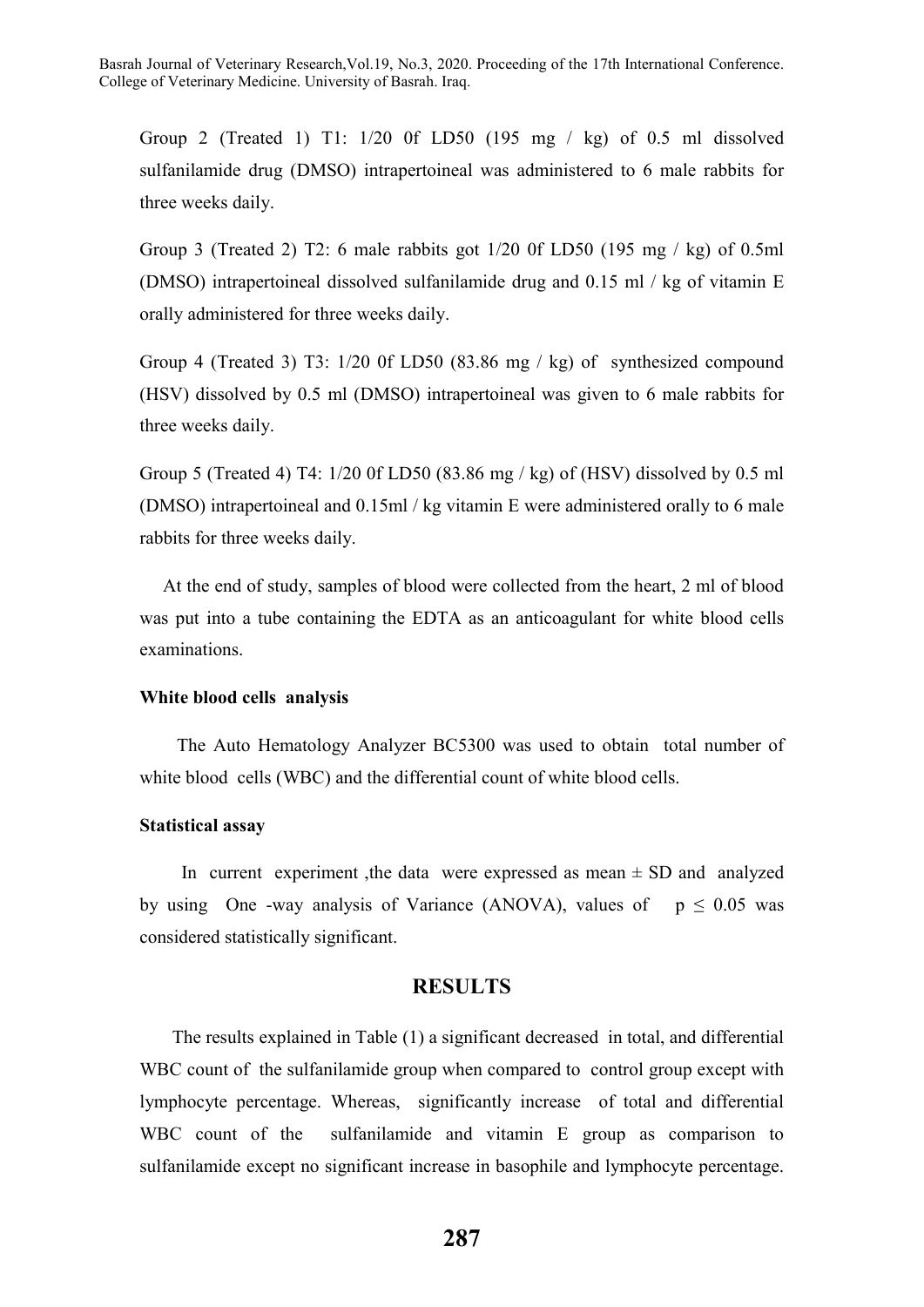The results in the same table showed significant increase of total, and differential WBC count of (HSV) group when comparison to sulfanilamide and vitamin E group with except no a significant increase with lymphocyte percentage. Also, there was significantly increase of WBC count, and neutrophil percentage while no significant increase in other types of WBC (basophil, eosinophil, monocyte, lymphocyte) with (HSV) and vitamin E group when comparison to (HSV) group.

| parameters                          | <b>TWBC</b>       | Neutrop      | Basop             | Eosinop           | Monoc             | Lymphoc    |
|-------------------------------------|-------------------|--------------|-------------------|-------------------|-------------------|------------|
| groups                              | $X10^3$ cell/     | hil $%$      | hil%              | hil $%$           | yte $%$           | yte %      |
|                                     | mm <sup>3</sup>   |              |                   |                   |                   |            |
|                                     |                   |              |                   |                   |                   |            |
| Control group 0.5                   | 6.49a             | 42.24a       | 0.67a             | 1.78a             | 2.59a             | 23.49 a    |
| ml DMSO                             | $\pm 0.44$        | $\pm 2.24$   | $\pm 0.12$        | $\pm 0.30$        | $\pm 0.25$        | $\pm 2.18$ |
| Sulfanilamide                       | 4.04e             | 21.95        | 0.08c             | 0.77d             | 0.52d             | 20.55a     |
| drug<br>195<br>mg/kg                | $\pm 0.18$        | d            | $\pm 0.11$        | $\pm 0.31$        |                   | $\pm 1.20$ |
|                                     |                   | $\pm 1.52$   |                   |                   | $\pm 0.17$        |            |
| Sulfanilamide                       | 4.76 d            | 25.76        | 0.22c             | 1.17c             | 1.33c             | 21.06a     |
|                                     |                   | $\mathbf{c}$ |                   |                   |                   |            |
| 195mg/kgand0.15<br>ml/kg of vitamin | $\pm 0.46$        |              | $\pm 0.12$        | $\pm 0.14$        | $\pm 0.35$        | $\pm 1.92$ |
| E                                   |                   | $\pm 1.87$   |                   |                   |                   |            |
|                                     |                   |              |                   |                   |                   |            |
| <b>HSV</b>                          | 5.49 c            | 34.79 b      | 0.42 <sub>b</sub> | 1.40 <sub>b</sub> | 1.74              | 21.65a     |
| 83.86mg/kg                          | $\pm 0.2$ 0       | $\pm 1.87$   | $\pm 0.14$        | $\pm 0.07$        | b                 | $\pm 2.28$ |
|                                     |                   |              |                   |                   | $\pm 0.16$        |            |
| $HSV$ 83.86 $mg/kg$                 | 6.01 <sub>b</sub> | 40.22a       | 0.50 <sub>b</sub> | 1.45 <sub>b</sub> | 1.96 <sub>b</sub> | 22.06 a    |
| and $0.15$ ml/kg of<br>vitamin E    | $\pm 0.10$        | $\pm 1.45$   | $\pm 0.10$        | $\pm 0.24$        | $\pm 0.22$        | $\pm 1.17$ |

Table (1): Total WBC count and differential WBC count in treated and control Groups.

Data are expressed as mean  $\pm$  SD (n=6). The different letters refer to significant difference ( $p \le 0.05$ ).

# **DISCUSSION**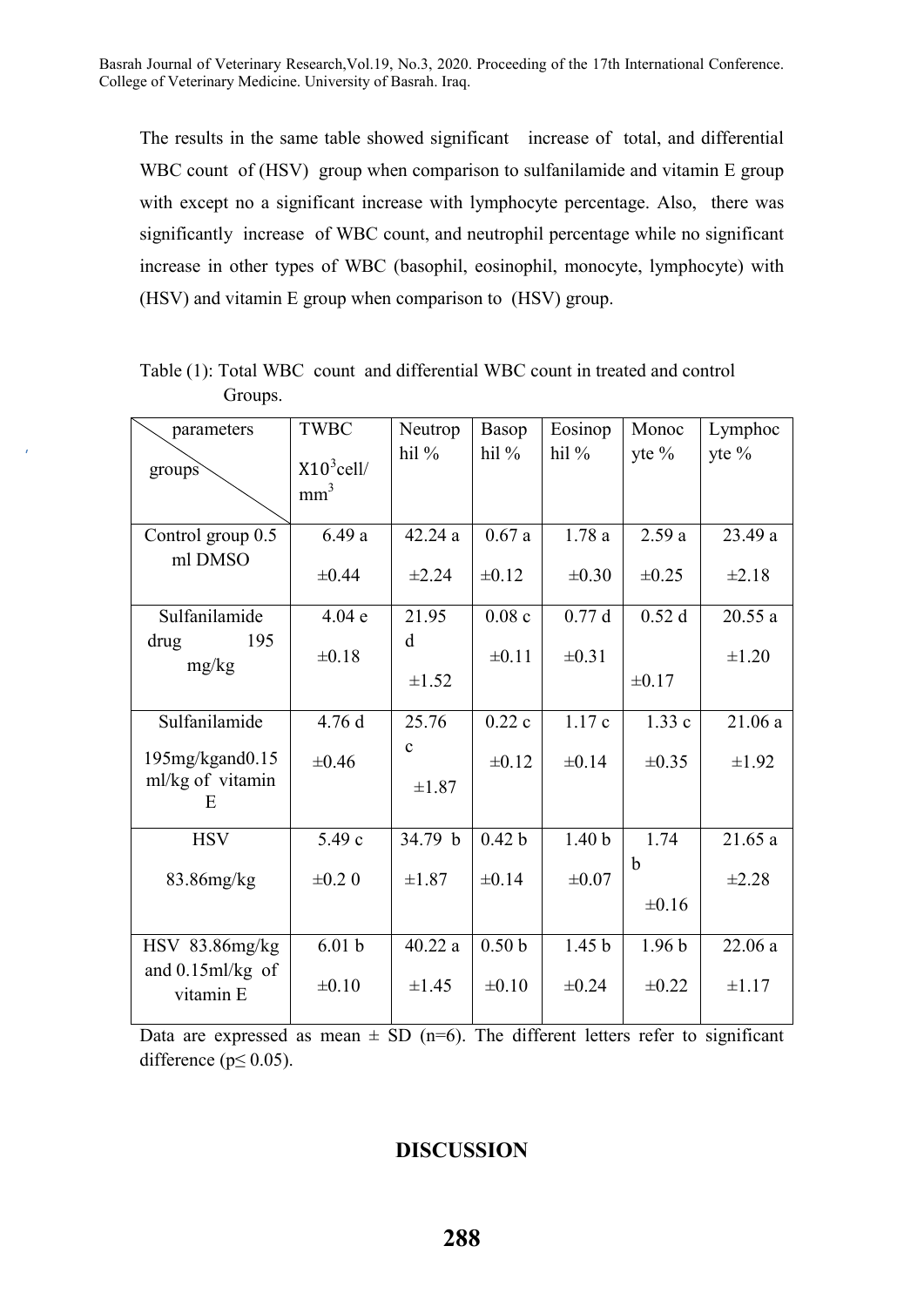From our results, a significant decrease in total WBC and types of WBC count with sulfanilamide group only no significant decrease in lymphocyte percentage, this finding agreed with (11), who showed the drug induced a hypo-cellular bone marrow like sulfonamide, at the same table observed significantly increased of the total white blood cell, and some WBC types only no a significant increase of the basophil and lymphocyte percentages with sulfanilamide group, and vitamin E, this may be to the antioxidant effect of vitamin E which lead to protect blood cells from damage.

 This results agreed with (12) who found that vitamin E has protective effect against oxidative damage in the cell membrane from reactive oxygen species attack. These findings exhibit a significant increase of the total WBC and WBC types count except in lymphocyte percentage in treated group of (HSV) due to the ameliorative effect of HSV on WB, this results in agreement with (13) who showed that vanillin has potential antioxidant activity from ascorbic acid which is interact with radicals through a self-dimerization mechanism, the dimerization attributed to the strong reaction stoichiometry of vanillin for ROS, also observed a significant increase of the neutrophil percentage and total WBC with (HSV) and vitamin E group from (HSV) treated group caused the Vitamin E has the protective effect on the blood cells. this results which agreed with (14) demonstrated that the vitamin E treatment induced decreased the adverse effects of cadmium on the blood indices.

## **REFERENCES**

- **1- M.K. Yun, Y. Wu, Z. Li, Y. Zhao, M.B. Waddell, A.M. Ferreira, R.E. Lee, D.Bashford, S.W. White**, Science 335 (2012) 1110–1114.
- **2- P. Nagpal, R.V. Singh**, Appl. Organometal. Chem. 18 (2004) 221–226.
- **3- A. Scozzafava, T. Owa, A. Mastrolorenzo, C.T. Supuran, Curr**. Med. Chem. 10(2003) 925–953.
- **4-F. L.Hu , X. H.Yin , Y.Mi, S. S. Zhang, W. Q. Luo**. Spectrochim. Acta A 75 (2010) 825- 829.
- **5- B.Sandip, S.Anunay**, J. Phys. Chem. B110 (2006) 6437-6440.
- **6- J. T.Sarah, A. J.Kelsey, M.Douglas, W. C. Trogl**r. J. Am. Chem. Soc. 127 (2005)11661- 11665. 10. P.J.McCarthy, R.J. Hovey, K. Ueno, A.E.